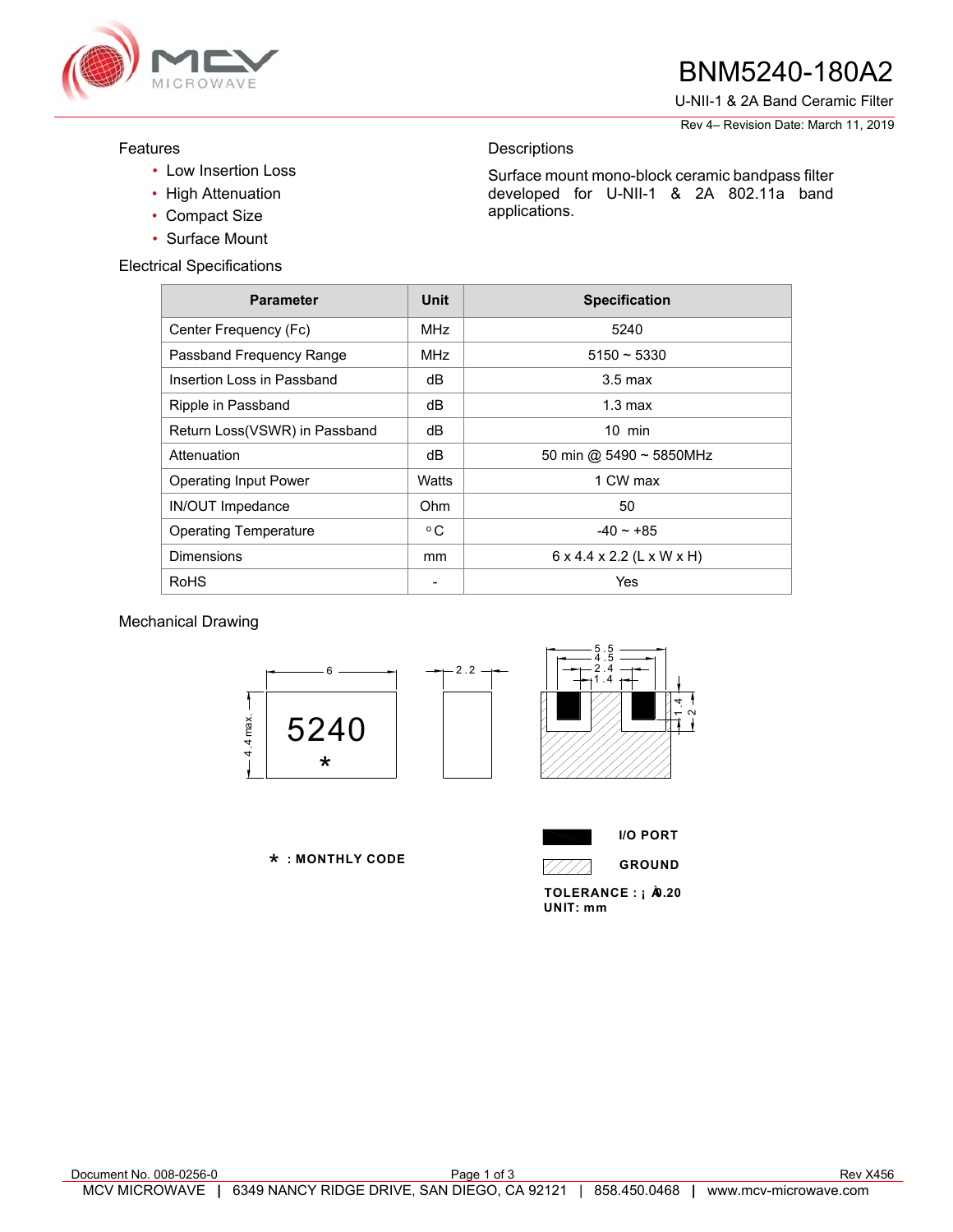

# BNM5240-180A2

U-NII-1 & 2A Band Ceramic Filter

Rev 4– Revision Date: March 11, 2019

### Recommended PCB Layout



Shielding Layout



Evaluation Board Layout



Rogers 4350, Thickness 0.5mm